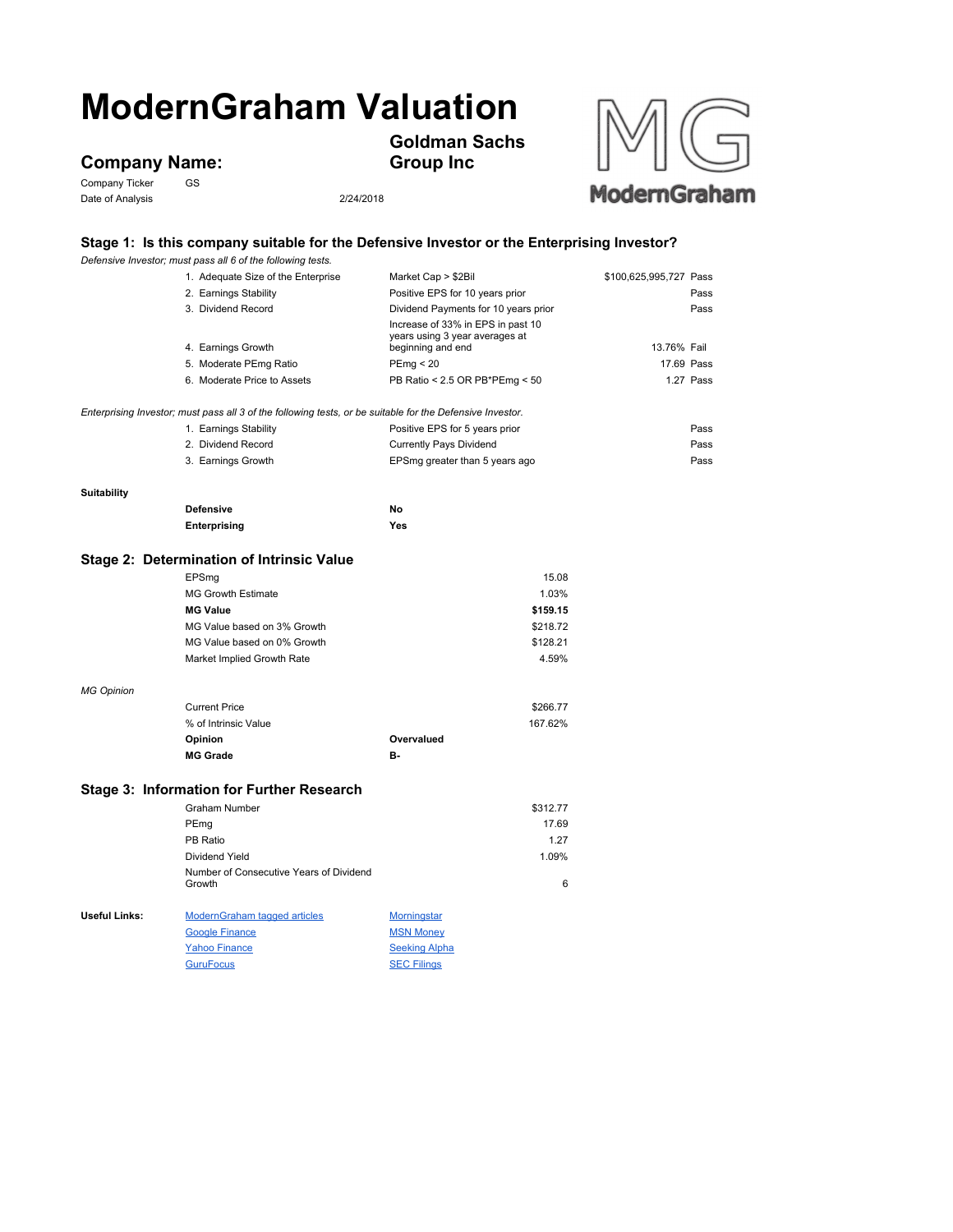| <b>EPS History</b> |         | <b>EPSmg History</b>                                |                   |
|--------------------|---------|-----------------------------------------------------|-------------------|
| Next Fiscal Year   |         |                                                     |                   |
| Estimate           |         | \$20.00 Next Fiscal Year Estimate                   | \$15.08           |
| Dec2017            | \$9.01  | Dec2017                                             | \$13.08           |
| Dec2016            | \$16.29 | Dec2016                                             | \$15.08           |
| Dec2015            | \$12.14 | Dec2015                                             | \$13.88           |
| Dec2014            | \$17.07 | Dec2014                                             | \$14.12           |
| Dec2013            | \$15.46 | Dec2013                                             | \$13.06           |
| Dec2012            | \$14.13 | Dec2012                                             | \$11.80           |
| Dec2011            | \$4.51  | Dec2011                                             | \$11.69           |
| Dec2010            | \$13.18 | Dec2010                                             | \$15.80           |
| Dec2009            | \$22.13 | Dec2009                                             | \$16.89           |
| <b>Nov2008</b>     | \$4.47  | Nov2008                                             | \$14.11           |
| Nov2007            | \$24.73 | Nov2007                                             | \$17.32           |
| Nov2006            | \$19.69 | Nov2006                                             | \$12.39           |
| Nov2005            | \$11.21 | Nov2005                                             | \$8.11            |
| Nov2004            | \$8.92  | Nov2004                                             | \$6.31            |
| Nov2003            | \$5.87  | Nov2003                                             | \$5.05            |
| Nov2002            | \$4.03  | Nov2002                                             | \$4.42            |
| Nov2001            |         | \$4.26 Balance Sheet Information                    | 12/1/2017         |
| Nov2000            |         | Long-Term Debt & Capital Lease<br>\$6.00 Obligation | \$265,000,000,000 |
| Nov1999            |         | \$5.57 Total Assets                                 | \$917,000,000,000 |
| Dec1998            |         | \$0.00 Intangible Assets                            | \$0               |
|                    |         | <b>Total Liabilities</b>                            | \$835,000,000,000 |
|                    |         | Shares Outstanding (Diluted Average)                | 389,800,000       |